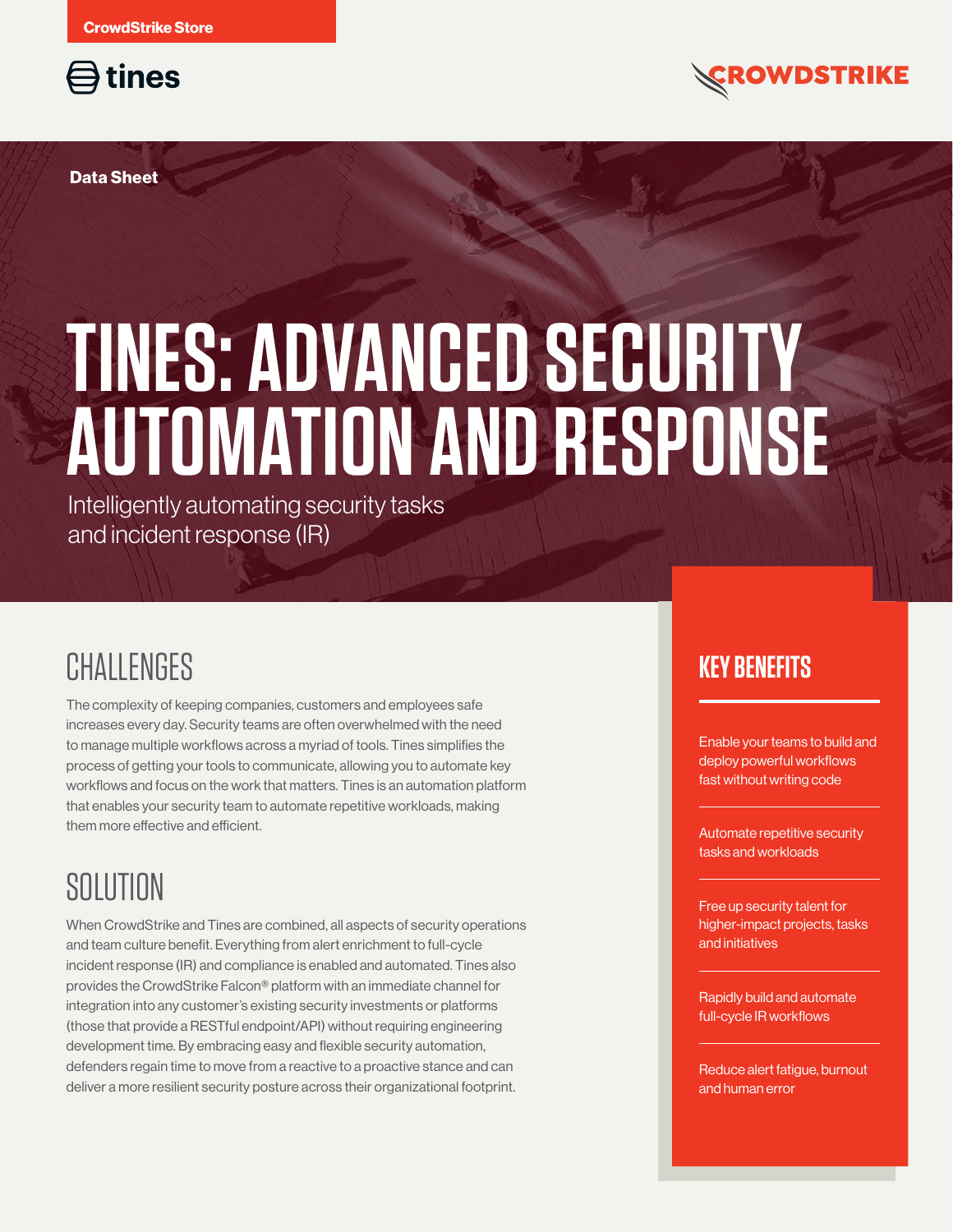#### **TINES ADVANCED SECURITY AUTOMATION AND RESPONSE**

## BUSINESS VALUE

| Use Case/<br><b>Challenge</b>                                                   | <b>Solution</b>                                                                                                                                                                       | <b>Benefits</b>                                                                                                                                                                                                                                                                                                                         |
|---------------------------------------------------------------------------------|---------------------------------------------------------------------------------------------------------------------------------------------------------------------------------------|-----------------------------------------------------------------------------------------------------------------------------------------------------------------------------------------------------------------------------------------------------------------------------------------------------------------------------------------|
| Combats alert<br>fatigue, burnout<br>and human<br>error                         | Tines automates alert refinement.<br>enrichment and validation. All<br>associated repetitive low-value<br>actions including basic decisions<br>and responses are automated.           | Errors are reduced and human talent is freed up to focus on<br>more complex and challenging tasks and projects. Analysts,<br>responders and engineers automate their basic workloads,<br>enabling them to meet more strategic objectives.                                                                                               |
| Provides<br>systematic and<br>automated full-<br>cycle IR                       | Tines story workflows allow for<br>the automation of all facets of IR<br>including automated endpoint<br>interaction and even interactive<br>engagement with users.                   | Consistent and rapid responses mean windows of exposure are<br>closed and risk is minimized. Multiple endpoints, platforms and<br>systems can be orchestrated and engaged for everything from<br>low-level endpoint machine-based operations to setting up IR<br>rooms and bots to assist responders.                                   |
| Reduces mean<br>time to respond<br>(MTTR)                                       | Tines works in internet time<br>and at scale across all layers<br>of orchestration for automated<br>custom responses.                                                                 | Immediate automated actions and workflows mean faster<br>response times for validation, verification and remediation<br>purposes. Dwell time is reduced, and responses operate at<br>orders of magnitude faster than manual human actions could.                                                                                        |
| Provides alert<br>enrichment,<br>refinement and<br>continual case<br>management | Tines ingests alerts and operates<br>on any alert field to deduplicate or<br>refine data to actions. These story<br>workflows transform alerts and<br>enable reusable security logic. | Security teams gain the ability to operate at scale and overcome<br>challenges with the volume of alerts. Tines reduces any noise<br>and adds signaling that translates to automated actions. This<br>security logic can also encompass and update third-party<br>platforms such as case management, further freeing up human<br>talent |

"Our success is built on automation, and that success is built on Tines. We've found that just one of our earliest implementations frees up 1.5 analysts per week. That's a lot of human hours that we can put into more complicated and professionally rewarding work."

**John McSweeney**

Director of Active Defence, **McKesson** 

## TECHNICAL SOLUTION

When you connect CrowdStrike and Tines, you empower full-cycle IR, additional threat intelligence and better context for all of your decisions and actions. Tines allows you to integrate easily with many local or remote data sources. You can quickly build workflows that leverage your preexisting processes, including those of other teams.

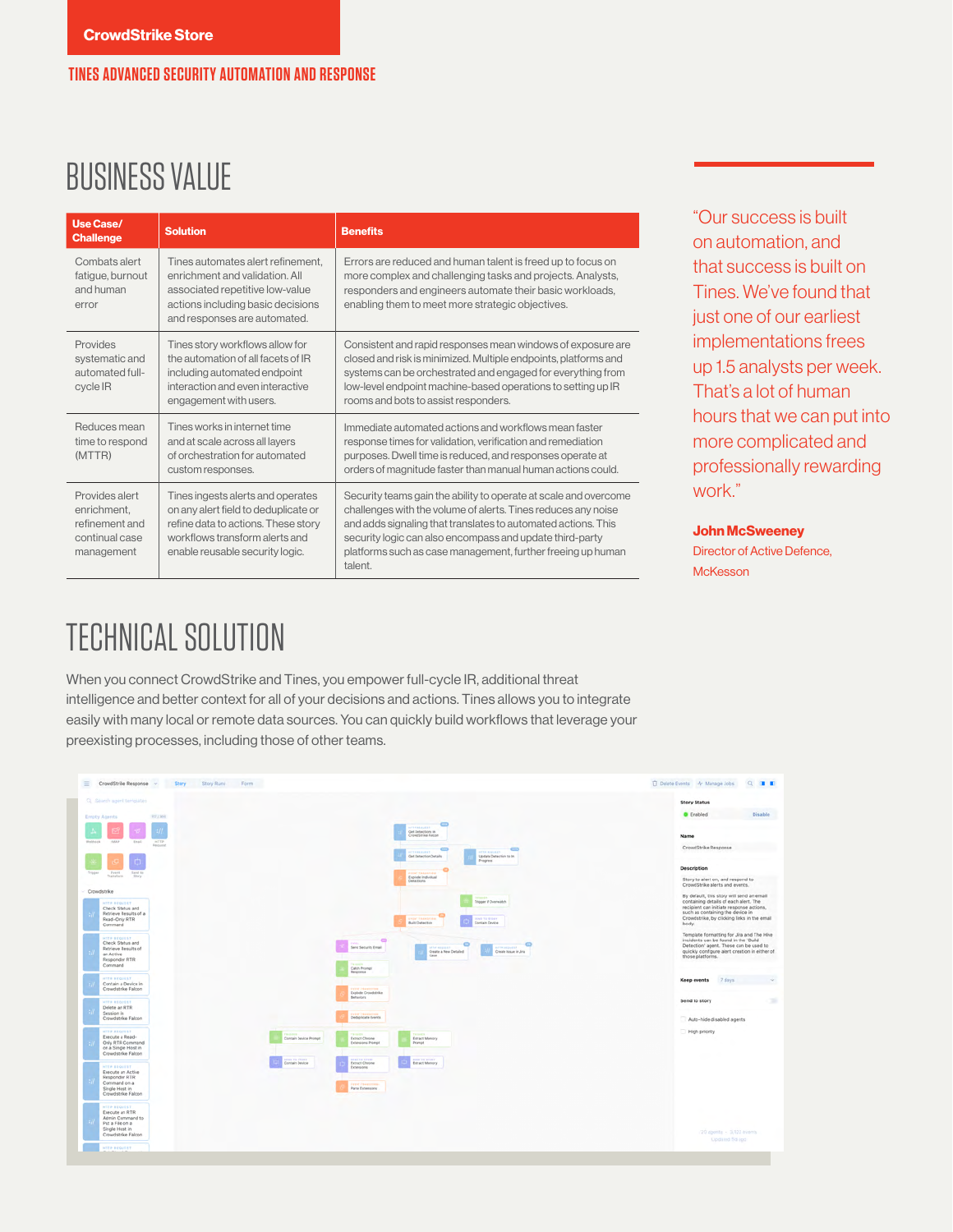### KEY CAPABILITIES

#### DRAG-AND-DROP STORY BUILDER

- The Tines Storyboard provides a drag-and-drop interface that allows security teams to visually build automated workflows quickly — up to 10 times quicker than equivalent, custom scripting.
- Automate any workflow using just seven multipurpose components (agent types). Break the process you want to automate into individual steps, and use one of the seven agent types to perform that step (HTTP Request, Webhook, IMAP, Event Transform, Email, Send to Story and Trigger).
- $\blacksquare$  Not all security events are treated equally  $-$  for example, a CrowdStrike Falcon OverWatch™ detection should be handled before a lowconfidence DLP alert. High-priority stories ensure that the most critical security events are prioritized and handled first.
- Audit and record every action performed by Tines. Then use in-built reports, or create your own, to demonstrate return on investment generated through automation.

#### AGENT TEMPLATES TO ACCELERATE TIME-TO-VALUE

 $\blacksquare$  The seven agent types can be configured to do almost any task, and 1,500+ preconfigured agents are provided for actions commonly performed by security teams — for example, fetching detections from CrowdStrike Falcon® and creating a ticket in Jira. Agent templates dramatically accelerate time-to-value delivered by Tines.

**EX Create private agent templates** specific to your institution that can be shared and accessed by anyone in the company.

#### DEPLOYMENT AND SCALABILITY TO MEET YOUR NEEDS

- $\blacksquare$  In minutes, deploy Tines in the Tines-hosted cloud, or choose to deploy on your own infrastructure using Tines' lightweight containers.
- Seamlessly scale to millions of automated actions per day. Decoupled service architecture means that Tines can scale horizontally to handle any automation throughput.
- $\blacksquare$  Cloud-native support allows security teams that already leverage services in public, private or hybrid clouds to easily deploy Tines using existing enterprise tools.

#### UNPARALLELED SECURITY AND RESILIENCE

- Granular control over data residency and retention ensures financial services institutions can easily meet even the strictest compliance requirements.
- Use the in-built Tines credential manager or leverage your own centralized secret management service to interact with third-party services.
- Best-in-class error detection and story monitoring ensure that if an unexpected event occurs, either inside Tines or on a supporting service, the right teams are notified quickly.